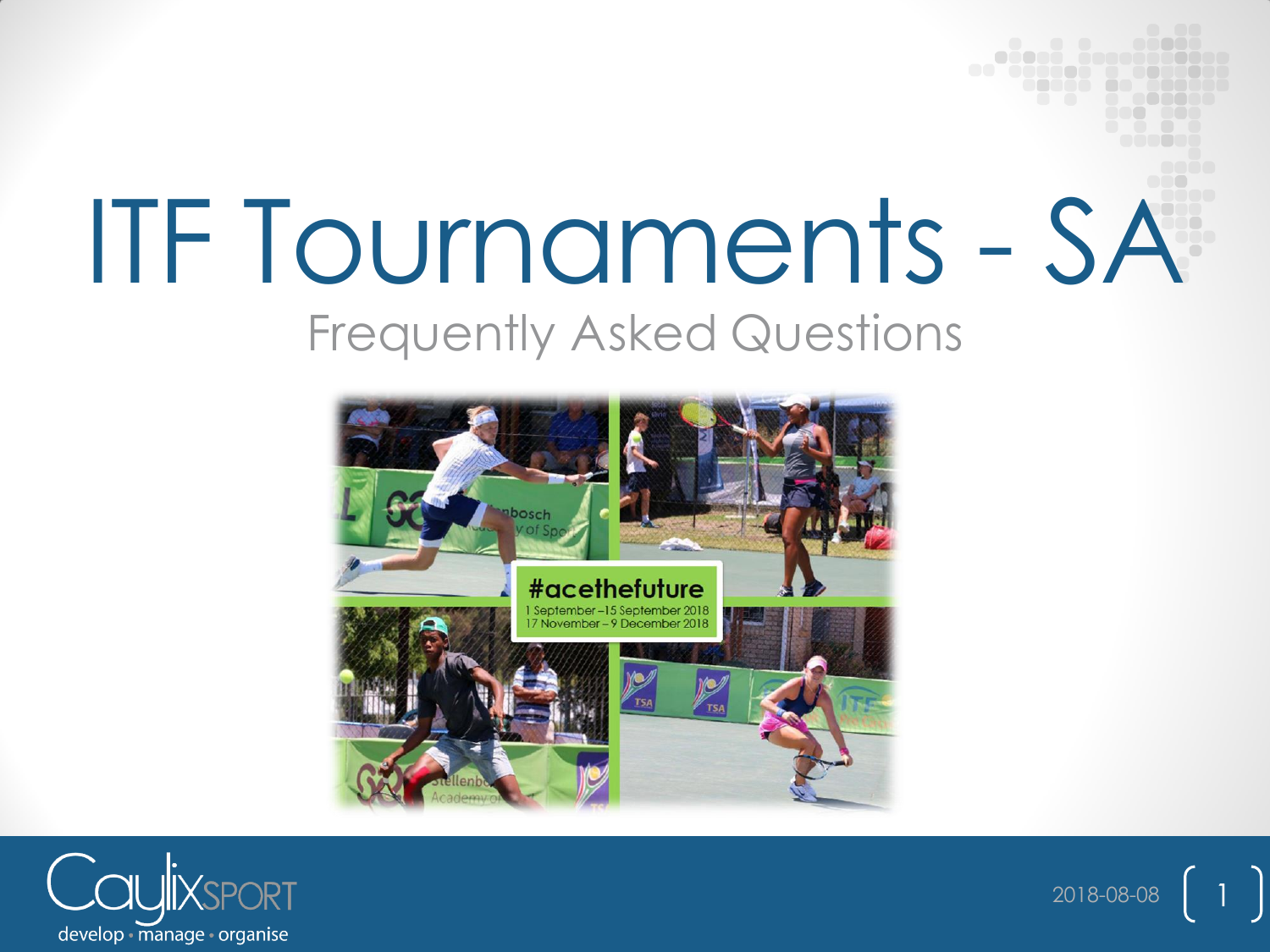# **ACCOMMODATION**

Our official Accommodation Partner is the Stellenbosch Academy of Sport (SAS). Kindly contact Nicole Phara on [Nicole@sastraining.co.za](mailto:Nicole@sastraining.co.za) to book your accommodation.

Limited accommodation is available and cancellation policies will therefore be implemented very strictly.

 $2018-08-08$  2

The full accommodation offer is on our website: [http://www.caylixsport.co.za/index.php/caylix-sport-events#](http://www.caylixsport.co.za/index.php/caylix-sport-events)**[junior-itf-circuit](http://www.caylixsport.co.za/index.php/caylix-sport-events)**

[http://www.caylixsport.co.za/index.php/caylix-sport-events#](http://www.caylixsport.co.za/index.php/caylix-sport-events)**[itf-futures-circuit](http://www.caylixsport.co.za/index.php/caylix-sport-events)**

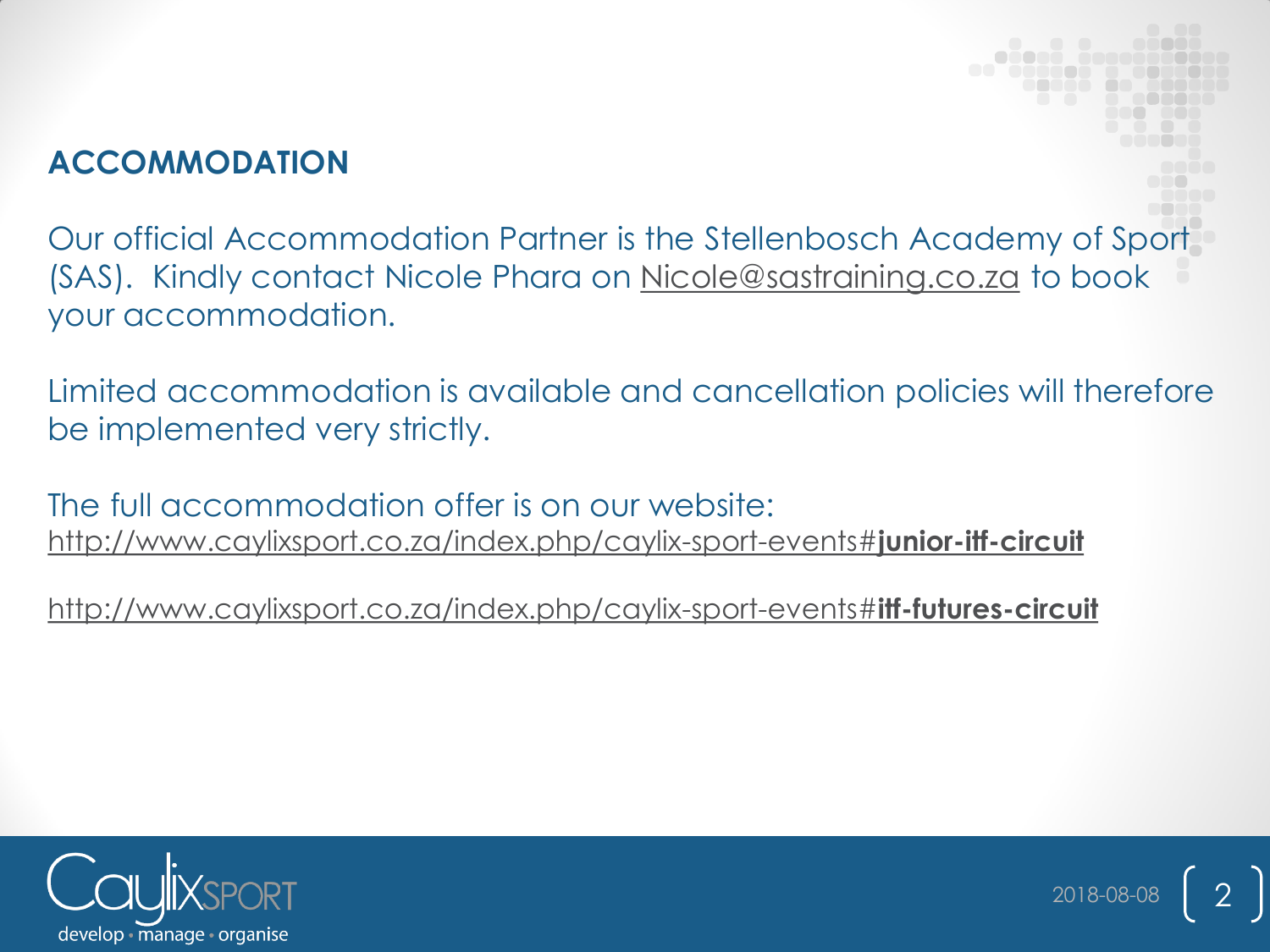## VISAS - 90 days

Nationals of the following 48 countries/territories who hold valid national passports are not required to obtain South African visas for visits of up to 90 days:

- **E** Andorra
- $\blacksquare$  Argentina
- **Australia**
- Austria
- **Belgium**
- Botswana
- $\leftrightarrow$  Brazil
- **I+I** Canada
- $\Box$  Chile 1
- Czech Republic .
- **EDenmark**
- Ecuador
- $\leftarrow$  Finland  $\blacksquare$  France
- Germany
- **i** Greece
- $\equiv$  Iceland
- **I** Ireland
- $\equiv$  Israel
- $\blacksquare$  Italy ٠
- $\blacktriangleright$  Jamaica
- $\bullet$  Japan
	- Liechtenstein •
	- Luxembourg
- **Malta**
- $\blacksquare$  Monaco
- Mozambique<sup>[5]</sup>
- Mamibia<sup>1</sup>
- Netherlands
- **HE** Norway
- $\div$  Panama
- Paraguay
- **Portugal**
- **Russia** 
	- **Iv Saint Vincent and the Grenadines**
- ▲ San Marino  $\bullet$
- Singapore
- $\overline{\phantom{a}}$  Spain
- $\equiv$  Sweden
- Switzerland
- $\sqrt{ }$  Tanzania 2
- N Trinidad and Tobago<sup>1</sup>
- ₩ United Kingdom 13
- United States
- $\equiv$  Uruguay
- **Externe** Venezuela
- $\blacksquare$  Zambia <sup>2</sup>
- **E** Zimbabwe

All other countries will need to apply for a Visa well in advance. Kindly contact your nearest South African Embassy and check on the requirements and time needed for such applications. Some useful information can be found here: http://www.dha.gov.za/index.php/applying-for-sa-visa. You may also contact Tennis South Africa for an Invitation Letter that could be used as supporting document for your application. Requests to be sent to Annette Terry at juniors@tennissa.co.za / info@tennissa.co.za Tel: +27 11 442 0500

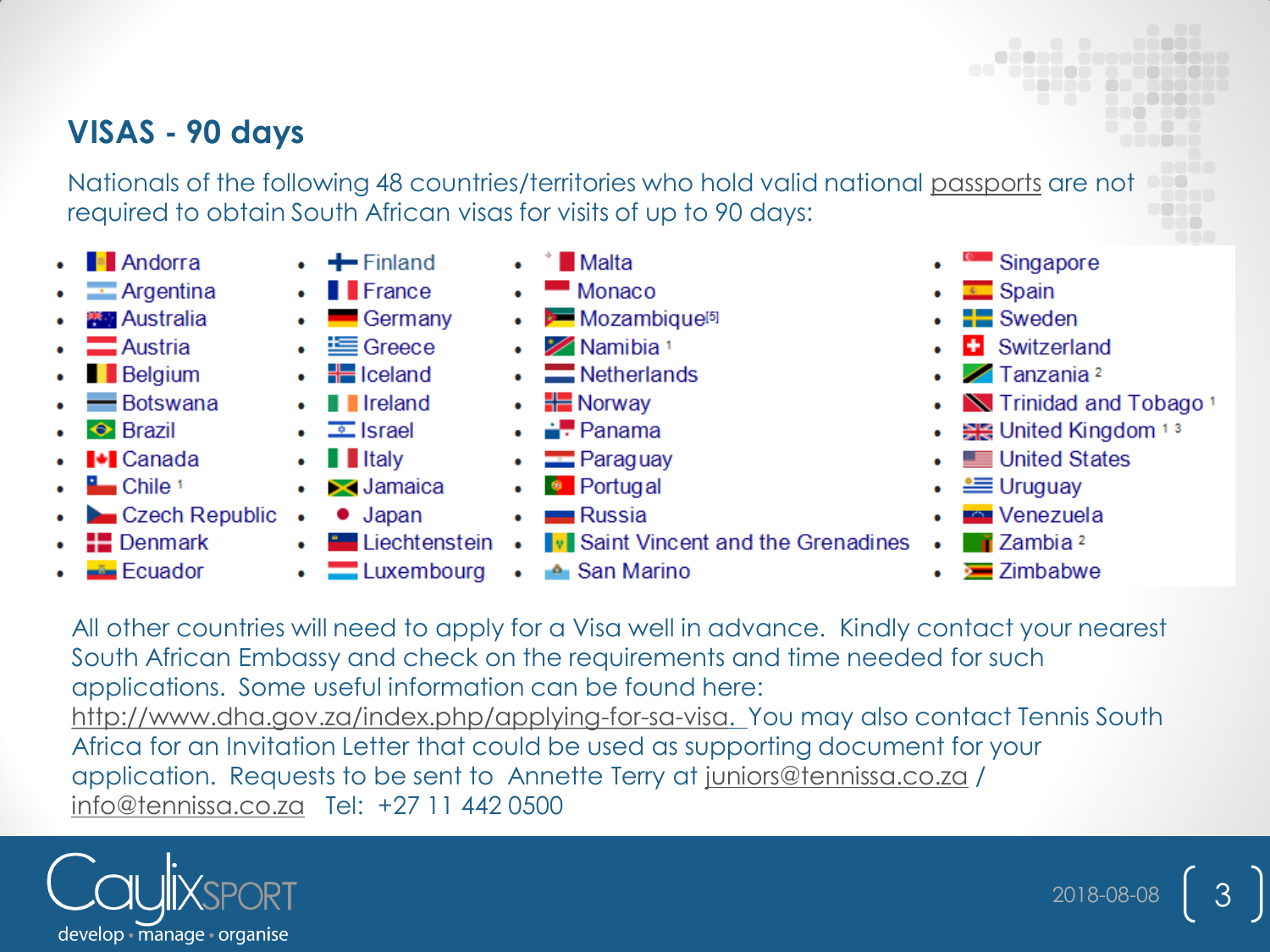#### **Wild Cards**

Wild cards for Main Draws are only given to deserving South African players.

Wild cards for Qualifying rounds are normally also only given to deserving South African players, but in extreme cases and where the situation warrants, we may consider giving a Qualifying wild card to an international player.

Such considerations would be done only after withdrawal deadlines when we can assess how full the entry list is and if there are enough spots available to allow for on-site sign ins.

You may send your request for consideration, but now correspondence will be entered into prior to withdrawal deadlines and then it is up to the Tournament Director, in association with TSA to decide who to allocate such wild cards to. Once the list has been finalized all successful applicants will be notified. Should you not receive any feedback, it would mean that your application was not successful. Unfortunately we are simply not able to respond to the hundreds of individual emails received prior to tournaments.

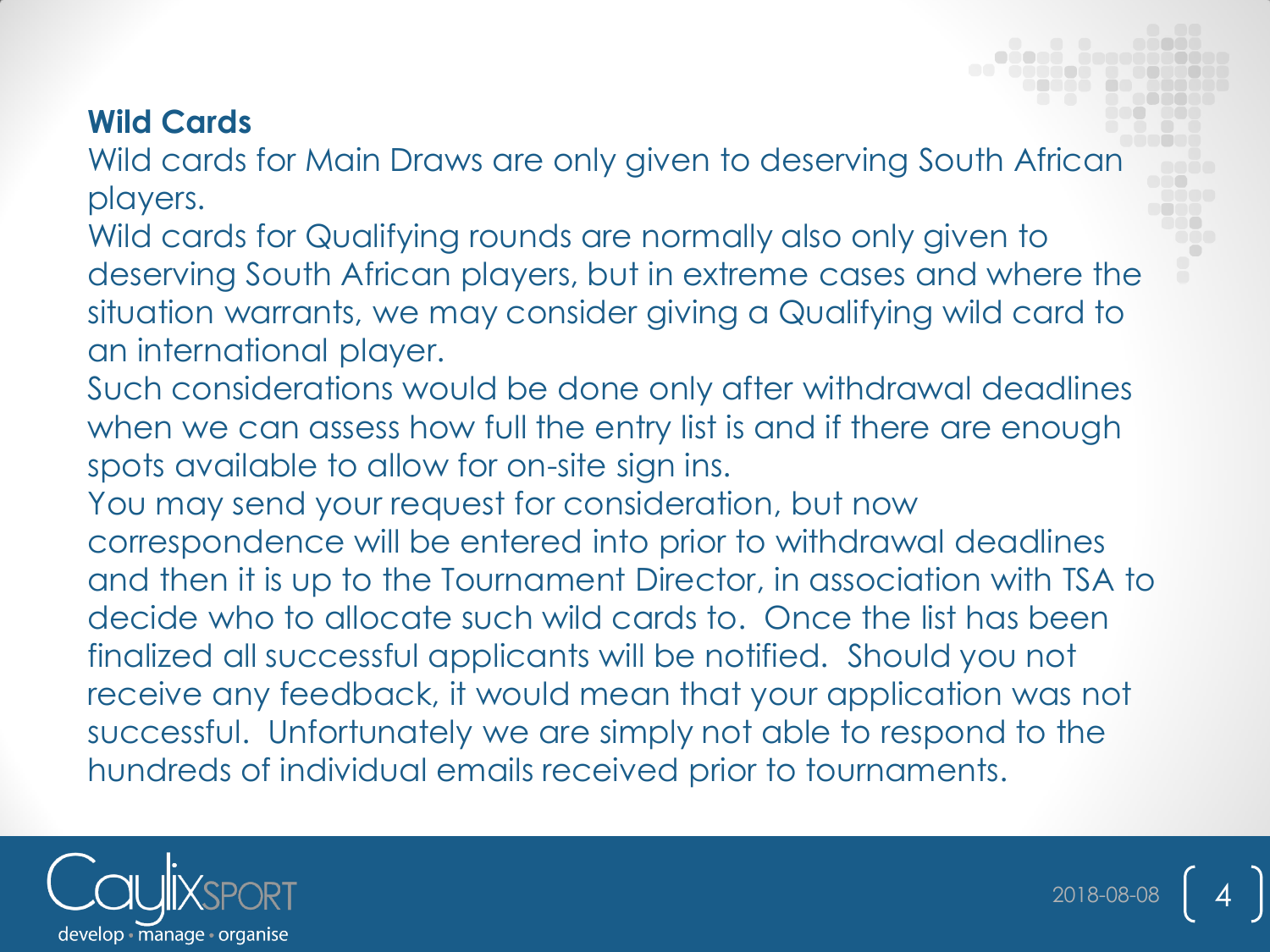#### **Safety and Security**

As anywhere in the world, one needs to be aware of one's surroundings. It is not advisable to walk in town whilst typing on cell phones etc : pre-occupied individuals makes for easy targets. Moving in groups are always better than by yourself, especially at night. Our official accommodation partner, SAS is within very easy walking distance of town centre and walking during the day should not be a problem, but should you want to go out at night, rather go out in a group or arrange for a taxi/Uber.

#### **Airport Transfers**

Kindly complete the attached booking form should you need an Airport transfer on arrival in SA. Costs are: R400.00 for 1person and R250.00 pp for two or more.

## **Stellenbosch General**

A host of information on Stellenbosch can be obtained via the local Tourism Office, **Stellenbosch 360** : <http://www.stellenbosch.travel/>

# **Welcome to Stellenbosch! -** https://youtu.be/ KI4QGbX7qY